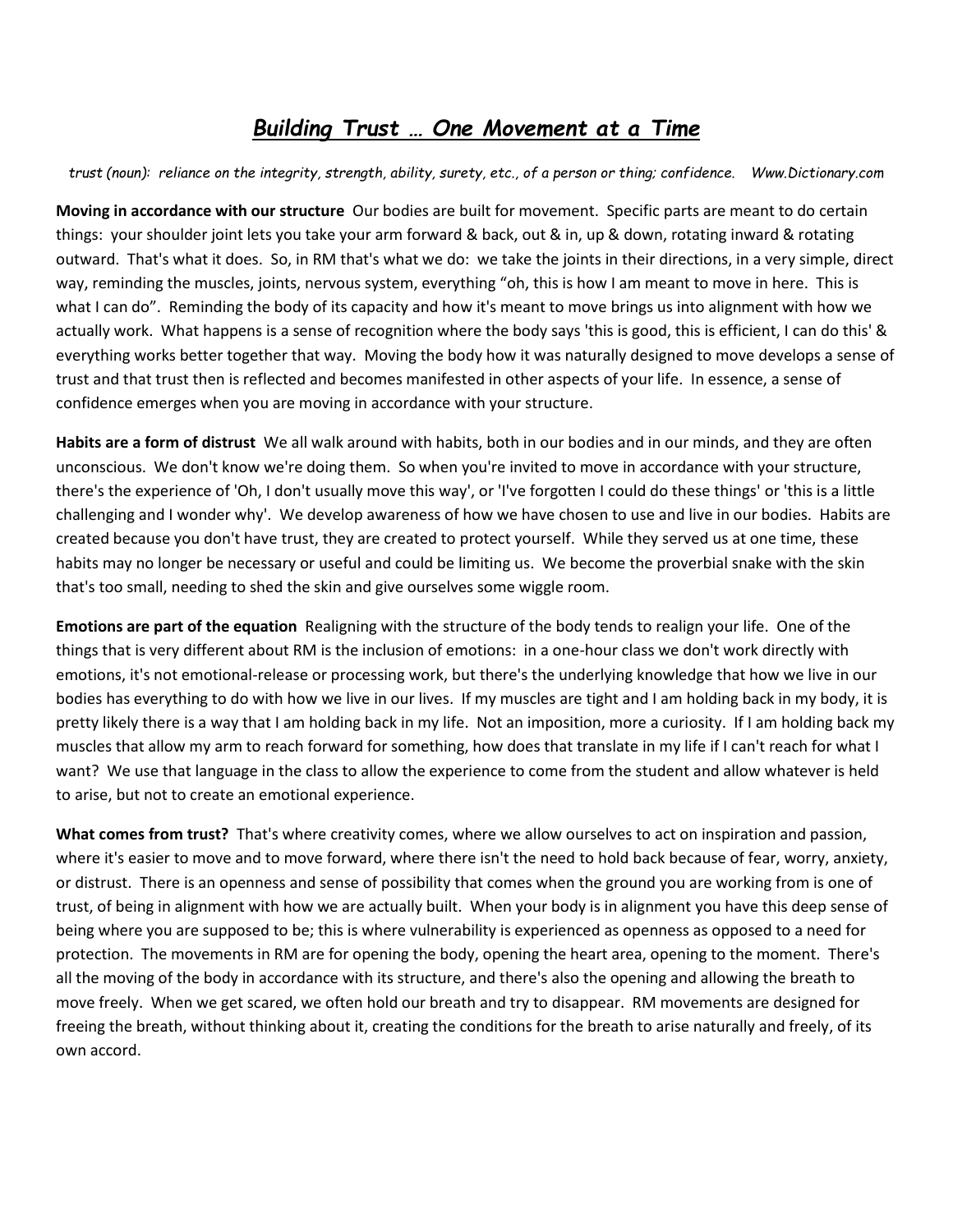Seven essential elements contribute to creating the container of trust characteristic of a RMM class: community, music, movements, words, methodology, presence, and joy.

## **Seven Pillars or Essential Elements of RMM:**

1. Community:

#### *We are wired to connect." "… mirror neurons … operate like neural wi-fi.".- Daniel Goleman*

The first half of a RMM class takes place in a circle, with participants holding hands for support when the class progresses to movements designed to challenge and develop balance. Unlike many forms of exercise classes, there isn't the usual students-lined-up-facing-the-teacher arrangement. The circle provides an environment where everyone can see each other, so it creates an equal-vulnerability set up; students are encouraged to take care of themselves and to listen to their own bodies. Also, unlike many dance and movement classes, typically mirrors are not used in a RMM class because the invitation is to bring students into connection with themselves and with their fellow students, without having to worry about how they look in the process. The invitation is to step out of ordinary life, and to step into a simpler and more intimate way of moving and relating. Some movement sequences and sections are done with a partner, where students are in touch with each other physically, at times in a deep-listening manner, at other times in a fun and playful manner.

## 2. Music

#### *"rhythm binds together the individual nervous systems of a human community." Oliver Sachs*

The use of music is one of the hallmarks of RMM. While the choice of music is very personal to each individual teacher, the music selections are always tailored to suit the goal and feel of each section of the class as described below. The music is meant to inspire students to want to move, using rhythms that make moving easy, natural and fun; it is also the ground of inspiration for the movement teacher's creativity, playfulness, and invitation to discovery. Music with definite rhythms is used for warm-up, circle, and across the floor, so students can move together in unison; for stretch and floor work, music with longer phrases support the internal exploration and direction of attention. While music definitely touches emotions, memory, and mood, and we cannot predict how students will respond to any given piece, the intention of the use of music is not to create feelings in students, but rather to allow students the space to connect with themselves through the music.

### 3. Movements:

### *'Beauty is the feeling we experience when we discover a harmonious order in art or in nature that appeals to our mind's own drive towards creating order.' Immanuel Kant*

The classic Rosen movements came from Marion Rosen's work as a physical therapist. The exercises are based on anatomical structure and sequenced for ease in mobility, creating synovial fluid, encouraging the natural breath, and enlivening the core muscles. The simplicity and spare quality of the movements give rise to awareness of habitual patterns and possibilities underneath those habits. The focus is on allowing the body to work naturally, without performing, striving, or extra effort; the 'goal' is to move according to anatomical structure and ease in breath, not to achieve an aesthetic look or form, and to cultivate the body-mind connection. There is a sense of beauty when we move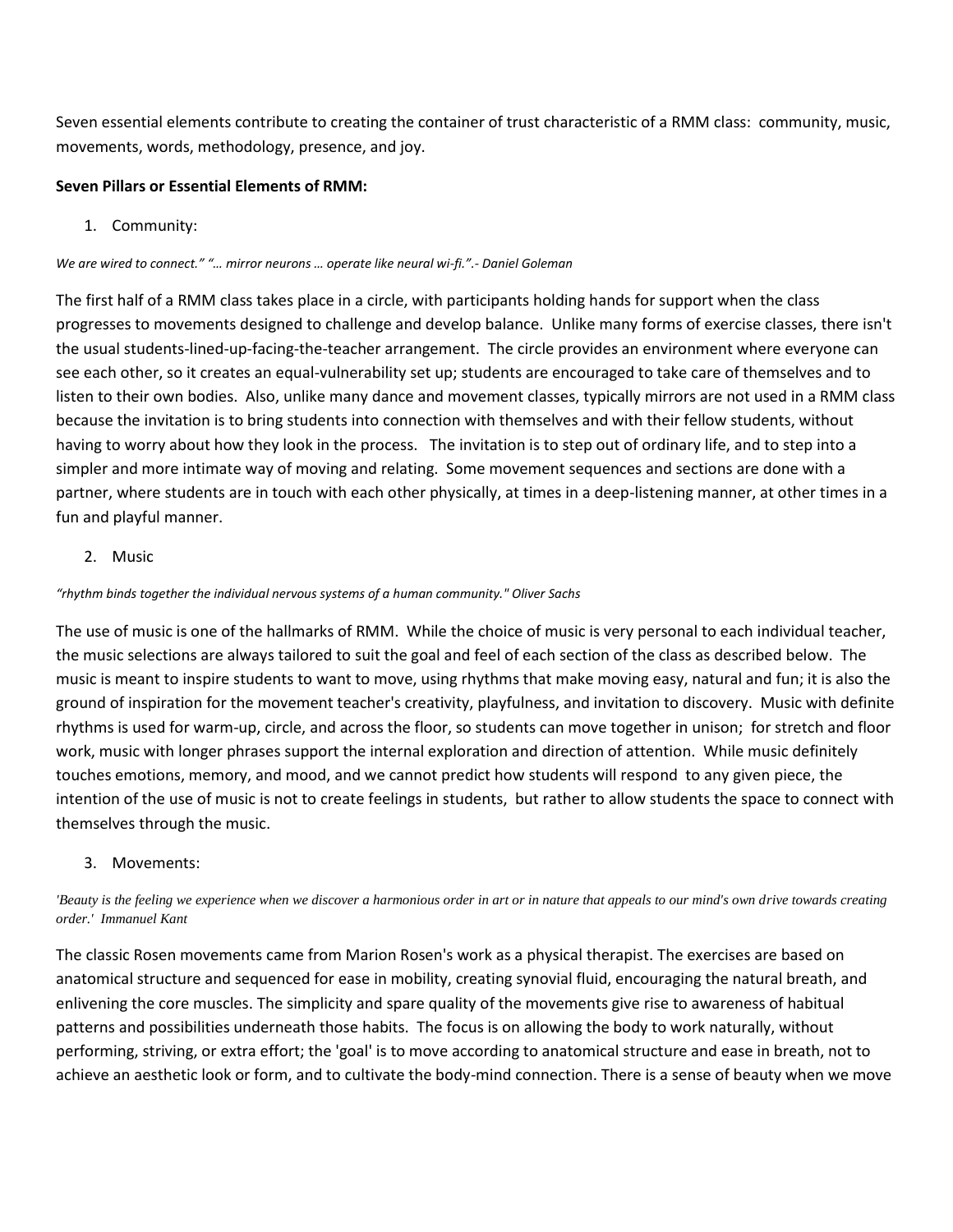in accordance with our structure and each movement is an opportunity for change. When there is a moment of breath, the natural breath, of ease, aliveness and possibility, when the whole being says 'yes!'.

There is a deep comfort or ease that comes from dancing from the inside-out: rather than making yourself conform to a form, it's about getting to know what your form is. If I'm going to dance, who is in here to dance, to express? Coming in first, so I can show you who I am. Come into myself and let myself be part of the equation, vs some idea of who I'm supposed to be or what I'm supposed to look like.

Awareness is the key. If I ask you to swing your arm forward and back, to be in it, to say this is how it feels to move forward and back, to find those limits of movement and to be curious, is this as far as I go or am I limiting. Not to push, but more a question so you can examine and discover in yourself your own limits and capacity. What's valuable about that? Brings us into connection with how we are making ourselves smaller or exaggerating, where there's effort, to find place of ease where it's most natural, least amount of effort, so you have that juice/energy to actually be productive, rather than holding self back. More efficient use of your juice.

4. Words:

*"One gains firsthand understanding of the way things are, without reliance on opinions or theories – a direct experience, which has its own vitality. It also gives rise to the sense of deep calm that comes from knowing something for oneself, beyond any doubt." Introduction to Insight Meditation*

One of the hallmarks of Rosen Method Bodywork is the use of words to mirror what is observed in the body, guide awareness inward, and reflect the deep listening and contact with what is unconscious. Words are used in a similar manner in Rosen Method Movement. Simple, clear instructions are used to describe the movements, so the communication is from the body, to the body, without necessitating too much thinking about what to do. The teacher's embodied voice invites students to relax into their own experience and connect with their essence underneath habits of mind. The language of Rosen Method reflects an embodied understanding of anatomy, body-mind oneness, the value of rest, and is used to guide students into self-awareness and to educate without judgment.

5. Methodology:

There are five sections to a RMM class, each with a unique purpose as outlined below. All five sections are intended to enliven and engage the core and the breath, to notice and let go of unnecessary effort, and to invite students to new layers of aliveness within themselves.

- 1. Warm-up: The class begins with a warm-up section designed to get things started by moving the major joints in all the directions they are built to move using mid-range movements. It is a time to come together and get acquainted with the group and to begin the process of easing into the moment.
- 2. Stretch: This section is primarily for the upper body and bears similarity to a port-de-bras in ballet, but it's different in that the intent is to discover the self-created limits in one's own body and to explore the possibilities inherent in one's anatomical structure, as opposed to stretching to achieve an aesthetic form. The movements in this section are end-range movements, and invite attention inward into connection with who we are in the quiet recesses of our own experience. This is where lots of yawns often take place as the involuntary, free movement of the diaphragm shows its impact.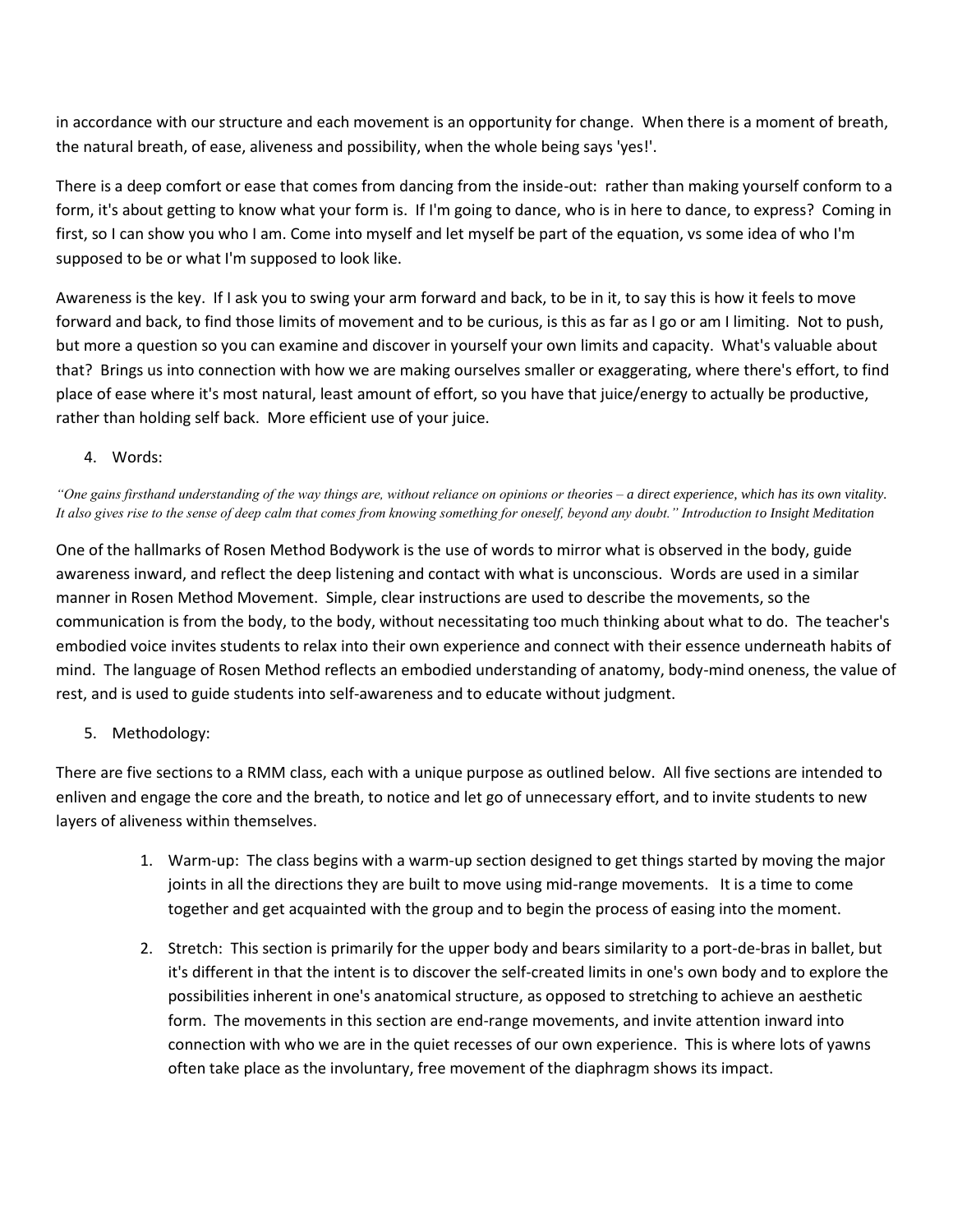- 3. Circle: The last part of the circle is done holding hands to provide support for bigger, more challenging leg movements so they can be done with ease and fun, with everyone moving to the same rhythm and pace.
- 4. Across the Floor: Students pair up and move across the floor with dance-inspired movements, using the enlivened core and free breath developed in the earlier sections of the class. It is a social time, where students often chat, play, and dance in connection with their partners and encourage each other with lively interaction.
- 5. On the Floor: The final section of the class is primarily for the spine, to allow the impact of the whole class to be integrated into the body, and to prepare students for stepping out into the world.

## 6. Presence

*As we let our light shine, we unconsciously give other people permission to do the same. As we are liberated from our own fear, our presence actually liberates others. Marianne Williamson* 

Each RMM class is a unique combination of the community, music, and movements as they evolve during that specific hour of life. RMM cultivates being in the moment, creating space for what is not habitually allowed, exploring selfdiscovery, and trust. RMM teachers witness, acknowledge, and respond to shifts in students' bodies without judgment, they use pauses between movements to allow integration of new neural pathways, the natural emergence of breath, and ever-needed rest. The power of presence and responsiveness are what touch students and teachers alike. The embodiment of the movements, the use of the methodology, the qualities developed through the training all are used in service of connecting with what is true in the moment. There is a profound sense of stillness and aliveness that emerge from within each participant and that permeates the group experience.

7. Joy

*"You can discover more about a person in an hour of play than in a year of conversation." Plato*

### *'Joy is the feeling of grinning on the inside.' Dr. Melba Colgrove*

One of the things that is hardest to convey about RMM classes is how people feel when they walk out the door, the impacts that show up in their daily lives outside of class, and the shifts in the bigger picture of their lives over time. How is it that something based in simplicity can be so profound? How can I explain something that has to be experienced?

A friend used this analogy: if you think of what is going on in our nervous system as an entity the size of the continent of Australia, what we are aware of is about the size of a campfire. Even if we are students of awareness, we may have a bonfire instead of a campfire worth of awareness, but nonetheless, there's way more going on than we can ever know. The synergy of music, movement, and community is much greater than the sum of the parts. The benefits of RMM include increased mobility, flexibility, agility, and balance; relaxation, pleasure, and peacefulness; connection and aliveness; inner awareness and Inter-connection; appreciation of body-mind linkage; graceful aging; and preparation for more strenuous activity. There is also a feeling of ease and well-being from the inside-out, which some of us call joy.

**Trust is a sense of acceptance.** As with RM Bodywork, what occurs in a RM movement class is a sense of 'I'm okay and everything else is okay'. Things may not be the way I want them to be, or the way I think they should be, but it's okay.